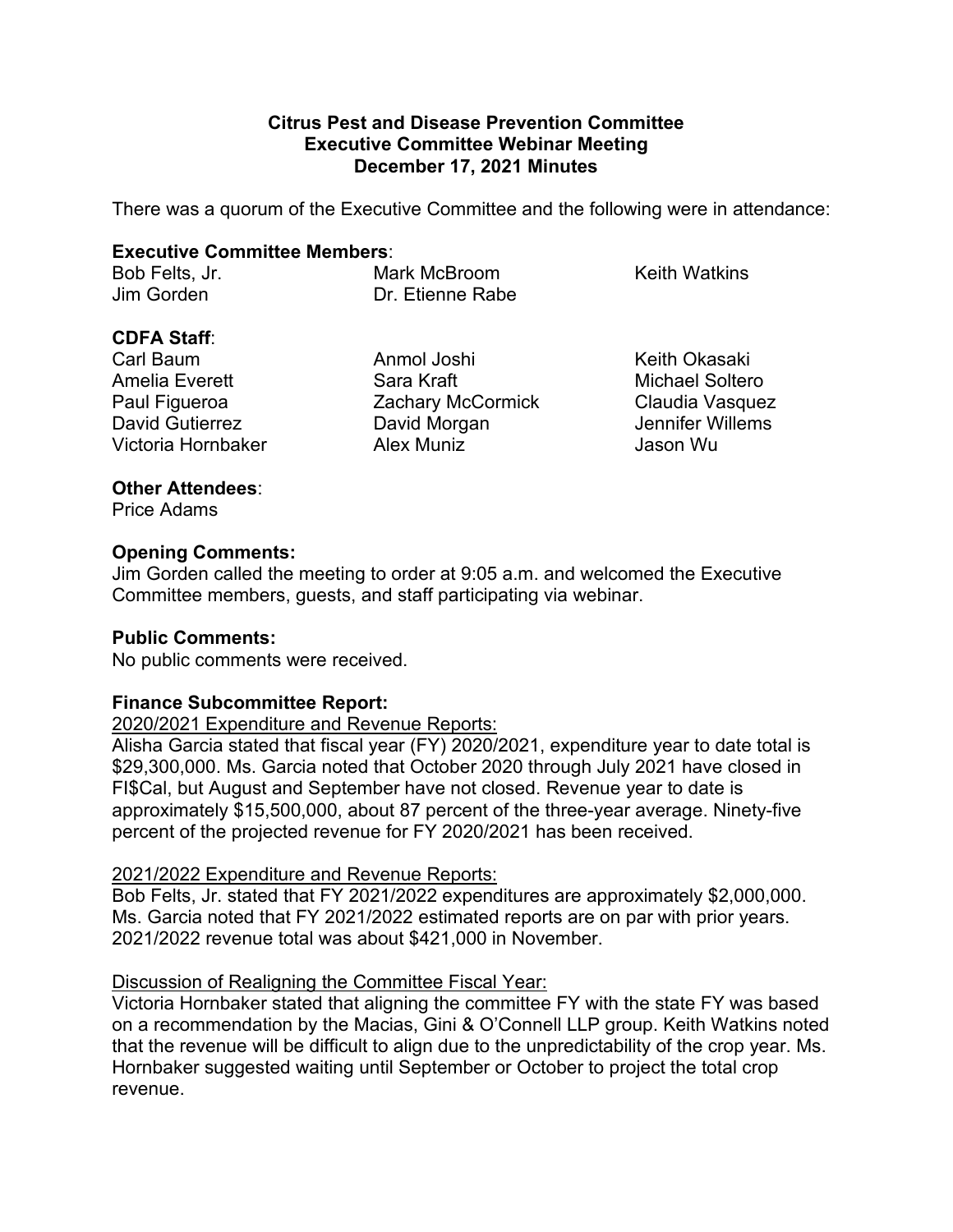**Motion**: To make a recommendation to the Full Committee to move the budget year to the state fiscal year. **First**: Keith Watkins **Second**: Mark McBroom **Motion Carries**: 4 yeas (Jim Gorden, Bob Felts, Mark McBroom, Keith Watkins) and one abstention (Dr. Etienne Rabe)

#### **Discuss January Executive Member Elections:**

 Mr. Gorden stated that a candidate has not come forward to volunteer to be the new Secretary Treasurer for the Executive Committee. Mr. Gorden also stated that there are no updates on nominating a chair and vice chair for the Executive Committee.

## **Update on the California Environmental Quality Act**

 Ms. Hornbaker stated that a contract with a consultant to work on the Programmatic being considered. Ms. Hornbaker noted that there would be a cost associated for the Plant Health and Pest Prevention Services Division. Environmental Impact Report (PEIR) to correct deficiencies identified in the lawsuit is correcting the PEIR, which would be shared between the Citrus Pest and Disease Prevention Division, the Pierce's Disease Control Program and all other programs under

## **Operations Subcommittee Report:**

Mr. Watkins stated that the number of samples submitted are steadily increasing, and more positive infected trees have been reported in Orange County and the Southern Los Angeles area. Mr. Watkins noted that the merged quarantine zones in Riverside are starting to affect the production of organic growers.

# **Science Subcommittee Report:**

#### Strategic Plan/Program Review Progress Update

 Dr. Etienne Rabe stated that James Cranney held a grower meeting regarding potential control. He expressed concern that imidacloprid is primarily a systemic insecticide and may not be as effective to prevent adult ACP movement. Dr. Rabe addressed the tests for the fungal DNA. The California Department of Food and Agriculture will request and allow tarping for bulk citrus instead of stem and leaf removal, as well as working uses of ethyl formate. The product could possibly be used to replace the spray and move activities, depending on the cost per bin. Dr. Rabe stated that a list of insecticides given for the spray and move activity included imidacloprid for Asian citrus psyllid (ACP) quarantine zones for sweet orange scab (SOS), noting that an alternative triggering event should include detection of spores rather than positive polymerase chain reaction a one-mile quarantine radius during the formal rule making. A petition was sent to the Animal and Plant Health Inspection Service (APHIS) to lessen quarantine requirements with APHIS to minimize packing house procedures in the quarantine zones. Dr. Rabe noted that a scientific review of the Citrus Pest and Disease Prevention Program (CPDPP) will be conducted. The Science Subcommittee has created a document showing the history of ACP detections, risk-based surveys, and other activities for the Scientific Advisory Panel to review.